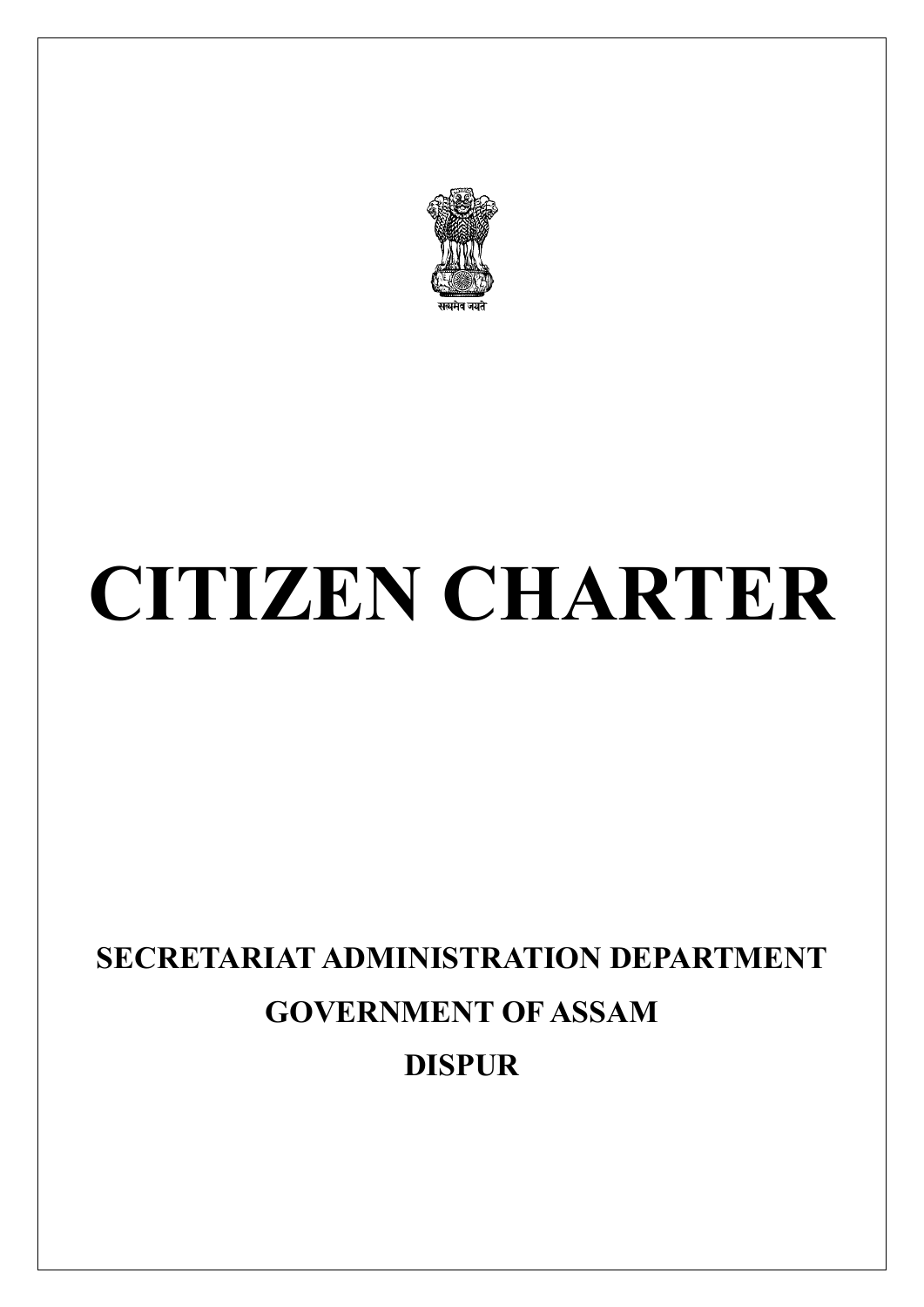**Introduction:** Secretariat Administration Department is a non-development department and mainly concerned with the administration of the Assam Secretariat (Civil). It deals with the establishment matters of the officers and staff of the Assam Secretariat Services. It provides the logistic support to Council of Ministers and Departments. The Secretariat Administration Department was constituted in 1952.

**Vision:** Creating efficient & effective support system for functioning of Government.

**Mission:** Providing up to date modern facilities and capacity building of employees for proper functioning of Government machinery in discharge of their duties.

# **Detail of Business transacted by the organization:**

- Establishment matters of Grade-II, III, IV, Stenographers & peons.
- Recruitment and promotion of the above mentioned categories of staff.
- Pay and allowances to the staff of Assam Secretariat.
- Maintenance and cleanliness of Assam secretariat Complex.
- Addressing grievances in public facilitation center.
- Purchase and allotment of Vehicle to ministers and Officers of Assam Secretariat.
- Organizing Training to staff of Assam Secretariat.
- Allocating office space to Ministers, Departments, Officers.

## **Clients:**

- Ministers
- Departments
- All Officers
- Staff
- Public
- Vendors
- Directorate of Archives

# **We deliver the following Service:**

- Issuance of online permanent and temporary vehicle entry pass.
- Payment of salary, TA, DA, LTC, Medical Bill, GPF advance, Fuel expenditure, Mobile Phone Bill and Magazine, News Paper Bills.
- Issuing departmental identity card, temporary entry pass and visitors pass.
- Issuing office items to department on demand.
- Providing supporting staff to Ministers and Senior Officials on demand.
- Allocating office space to Ministers, Departments, Officers.
- Allotment of vehicle to the Council of Ministers/ Officials.
- Deployment of Secretariat Service staff and peons in various department of Secretariat.
- Issuance of online car pass and entry pass.
- Providing office stationary, instruments and equipments to departments.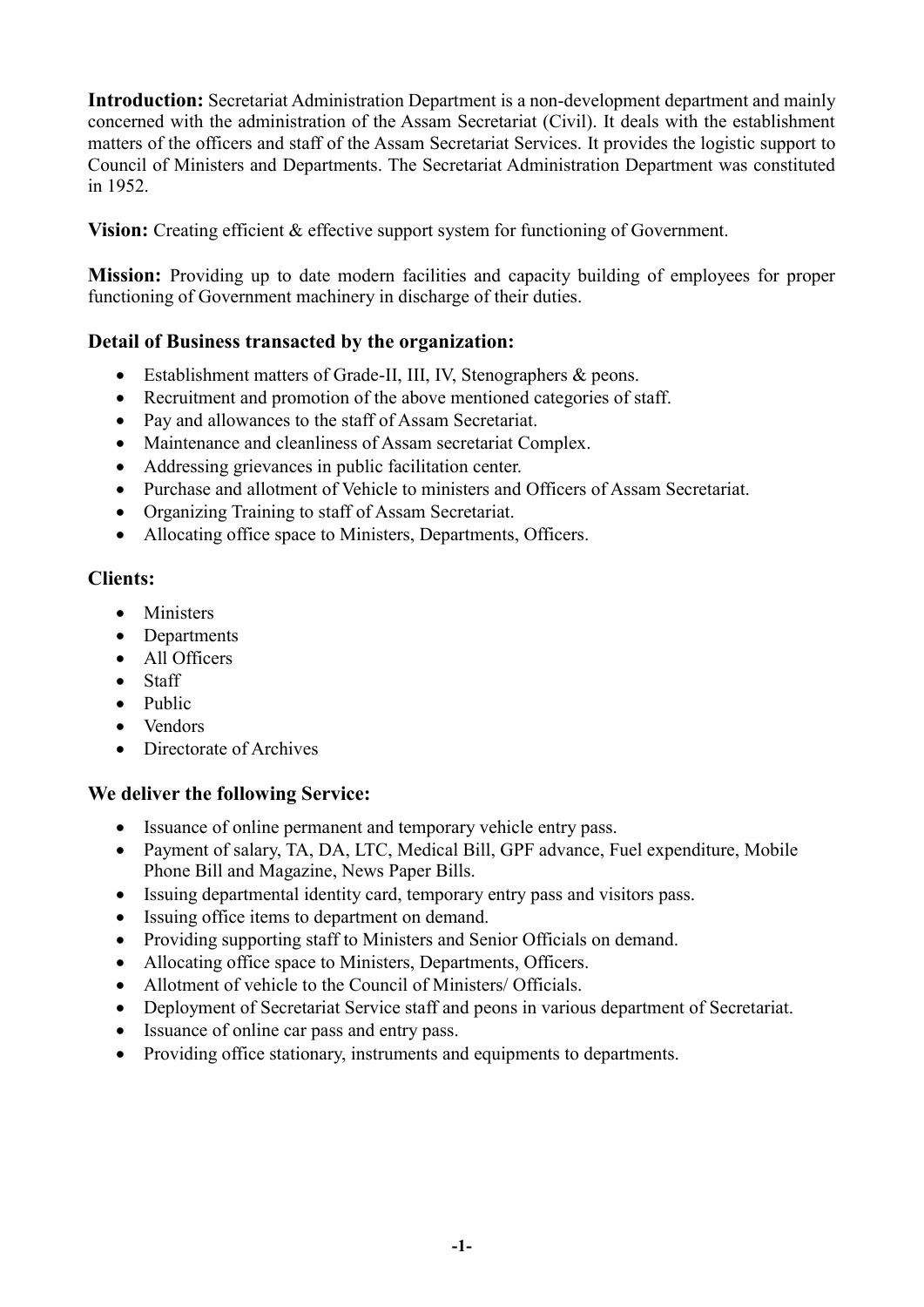# **Service provided to client groups:**

| SI.<br>No.     | <b>Clients</b>                                    | <b>Service</b>                                                                                                                                                                                                                        |
|----------------|---------------------------------------------------|---------------------------------------------------------------------------------------------------------------------------------------------------------------------------------------------------------------------------------------|
|                | Ministers                                         | Allocating office space.<br>Deployment of Personal staff.<br>Providing vehicle.<br>Payment of Salary, allowances and pensions.<br>Issuing office items.<br>Issuing car pass to pool vehicle.<br>6.                                    |
| 2              | Departments                                       | 1. Allocating office space.<br>Deployment of Ministerial Staff.<br>Deployment of peons.<br>3.<br>Issuing office items.<br>Issuing car pas to pool vehicle.<br>5.                                                                      |
| 3              | Senior Officers                                   | 1. Allocating office space.<br>Deployment of Personal staff.<br>Providing vehicle.<br>3.<br>Payment of salary, allowances, bills, pensions and GPF advance.<br>Issuing office items.<br>5.<br>Issuing car pass to pool vehicle.<br>6. |
| $\overline{4}$ | Staff                                             | 1. Payment of salary, allowances and pensions.<br>Training and promotion.<br>3. Providing Uniform to Grade-IV staff.                                                                                                                  |
| 5              | Public                                            | Issuing visitors pass, temporary entry pass and car pass.                                                                                                                                                                             |
| 6              | All recognized Secretariat Union/<br>Associations | 1. Taking up appropriate steps to fulfill the genuine demands related to welfare of Secretarial staff.                                                                                                                                |
| $\overline{7}$ | Vendors                                           | 1. Payment to vendors for invoices submitted complete in all respect.                                                                                                                                                                 |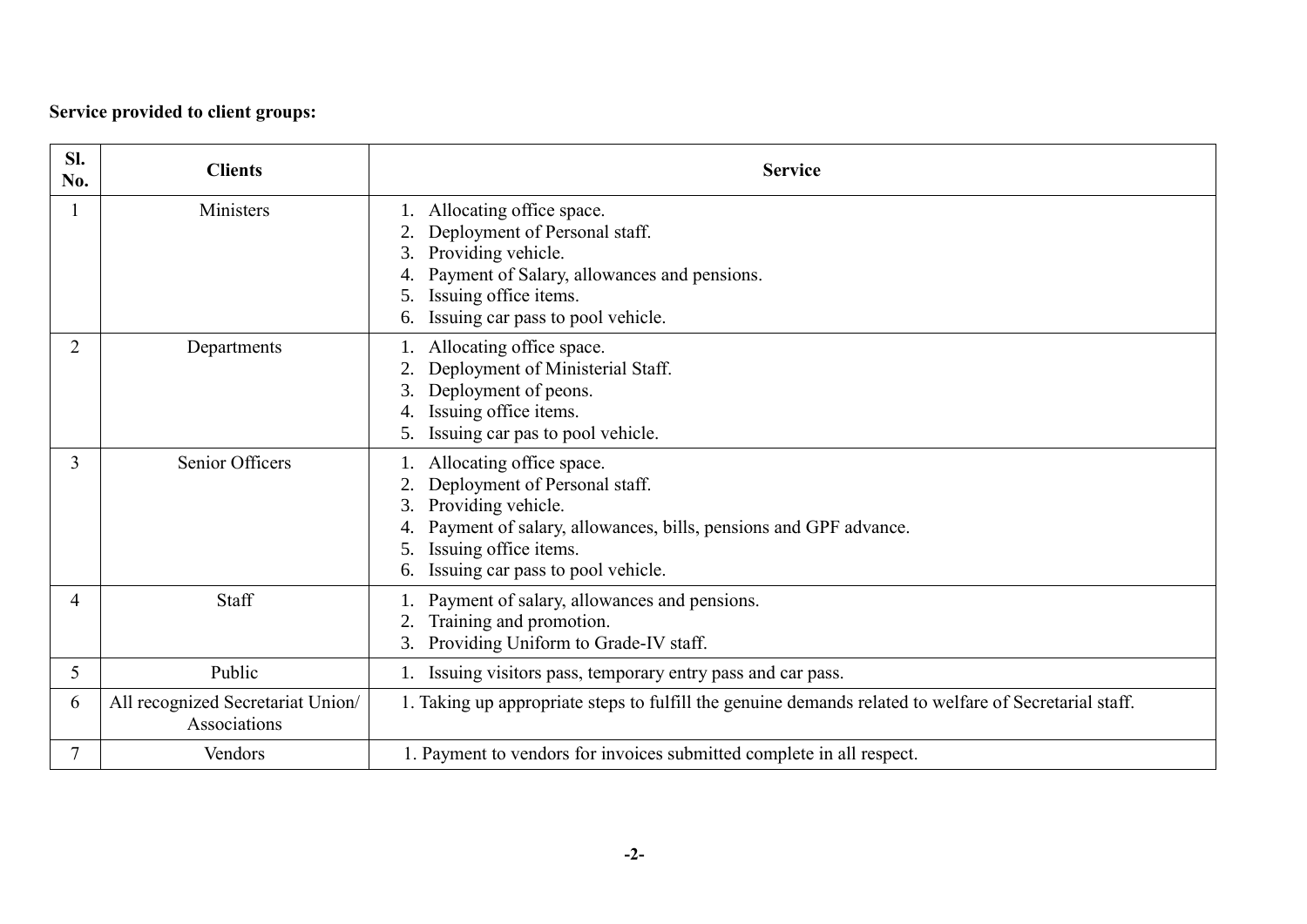| SI.            |                             | <b>Service Delivery</b>    |                                                     |                                                        | Fee      | Contact detail of responsible officer                |
|----------------|-----------------------------|----------------------------|-----------------------------------------------------|--------------------------------------------------------|----------|------------------------------------------------------|
| No.            | <b>Nature of Service</b>    | <b>Standard Time Limit</b> | <b>Process/work flow</b>                            | <b>Documents required</b>                              | (if any) | for service delivery                                 |
|                |                             | (Days/Hours/minutes)       |                                                     |                                                        |          |                                                      |
|                | Issuance of online          | 7 days                     | 1. Log in through                                   | 1. ID proof of applicant.                              | Nil      | Shri Nabadeep Pathak, ACS,                           |
|                | permanent and temporary     |                            | assam.gov.in portal and apply.                      | 2. Registration Certificate of                         |          | Deputy Secretary.                                    |
|                | vehicle entry pass and      |                            | 2. Accept or reject.                                | vehicle.                                               |          | Block-A, 2 <sup>nd</sup> Floor,                      |
|                | entry pass to officials and |                            | 3. Matter disposed.                                 | 3. Driving License of Driver.                          |          | Assam Secretariat, Dispur.                           |
|                | leading citizen.            |                            |                                                     | 4. Entitled person as per OM                           |          | <b>Contact No.: 9954079937</b>                       |
|                |                             |                            |                                                     | No.S(E)142/2015/7, dtd.                                |          | e-mail: $npathak.acs@asssam.gov.in$                  |
|                |                             |                            |                                                     | 12/10/2015.                                            |          |                                                      |
| $\overline{2}$ | Payment of salary, TA,      | Salary-15 days             | Dealing Assistant submit the                        | 1. Bills complete in all respects.                     | Nil      | 1. Shri Manohar Mandal,                              |
|                | DA, LTC, Medical Bill,      |                            | TA, DA etc.- 7 days from bill to Accountant and DDO | 2. Tour Diary/Ticket in case of                        |          | Deputy Secretary.                                    |
|                | GPF advance, Fuel           | the date of receipt of     | pass the bill after clearance of                    | TA, LTC etc.                                           |          | Block-A, 1 <sup>st</sup> Floor,                      |
|                | expenditure, Mobile         | celling.                   | Accountant.                                         | Bill Vouchers in case of Medical                       |          | Assam Secretariat, Dispur.                           |
|                | Phone Bill and Magazine,    |                            |                                                     | Bill, Telephone Bill etc.                              |          | Contact No.: 9864137232.                             |
|                | News Paper Bills.           |                            |                                                     |                                                        |          | e-mail: manohar.mandal-as $@g$ ov.in                 |
|                |                             |                            |                                                     |                                                        |          | 2. Shri Bhaskar Kr. Panda,                           |
|                |                             |                            |                                                     |                                                        |          | Deputy Secretary.                                    |
|                |                             |                            |                                                     |                                                        |          | Block-A, 1st Floor,                                  |
|                |                             |                            |                                                     |                                                        |          | Assam Secretariat, Dispur.                           |
|                |                             |                            |                                                     |                                                        |          | <b>Contact No.: 9508361576.</b>                      |
|                |                             |                            |                                                     |                                                        |          | e-mail: bhaskar.panda@gov.in                         |
| 3              | Issuing departmental        | 7 days                     | 1. Log in through                                   | 1. For identity card order of                          | Nil      | Shri Nabadeep Pathak, ACS,                           |
|                | Identity card, temporary    |                            | assam.gov.in portal and apply                       | transfer, joining is required.                         |          | Deputy Secretary.<br>Block-A, 2 <sup>nd</sup> Floor, |
|                | entry pass and visitors     |                            | 2. Request processed by                             | 2. For visitor pass only mobile                        |          | Assam Secretariat, Dispur.                           |
|                | pass                        |                            | Deputy Secretary.                                   | number and one ID proof is                             |          | <b>Contact No.: 9954079937</b>                       |
|                |                             |                            | 3. Accept or reject.                                | required.                                              |          | e-mail: npathak.acs@asssam.gov.in                    |
|                |                             |                            | 4. Matter disposed                                  | 3. For temporary entry pass one                        |          |                                                      |
|                |                             |                            |                                                     | ID proof, attachment/work<br>order/recommendation from |          | 2. Smti. Sushmita Kakati, ACS,                       |
|                |                             |                            |                                                     | Secretary of department.                               |          | Deputy Secretary.                                    |
|                |                             |                            |                                                     |                                                        |          | Block-A, 2 <sup>nd</sup> Floor,                      |
|                |                             |                            |                                                     |                                                        |          | Assam Secretariat, Dispur.                           |
|                |                             |                            |                                                     |                                                        |          | <b>Contact No.: 9864057717</b>                       |
|                |                             |                            |                                                     |                                                        |          | e-mail: sushmita.acs $@$ assam.gov.in                |

# **Our aim is to achieve the following service delivery/quality parameters**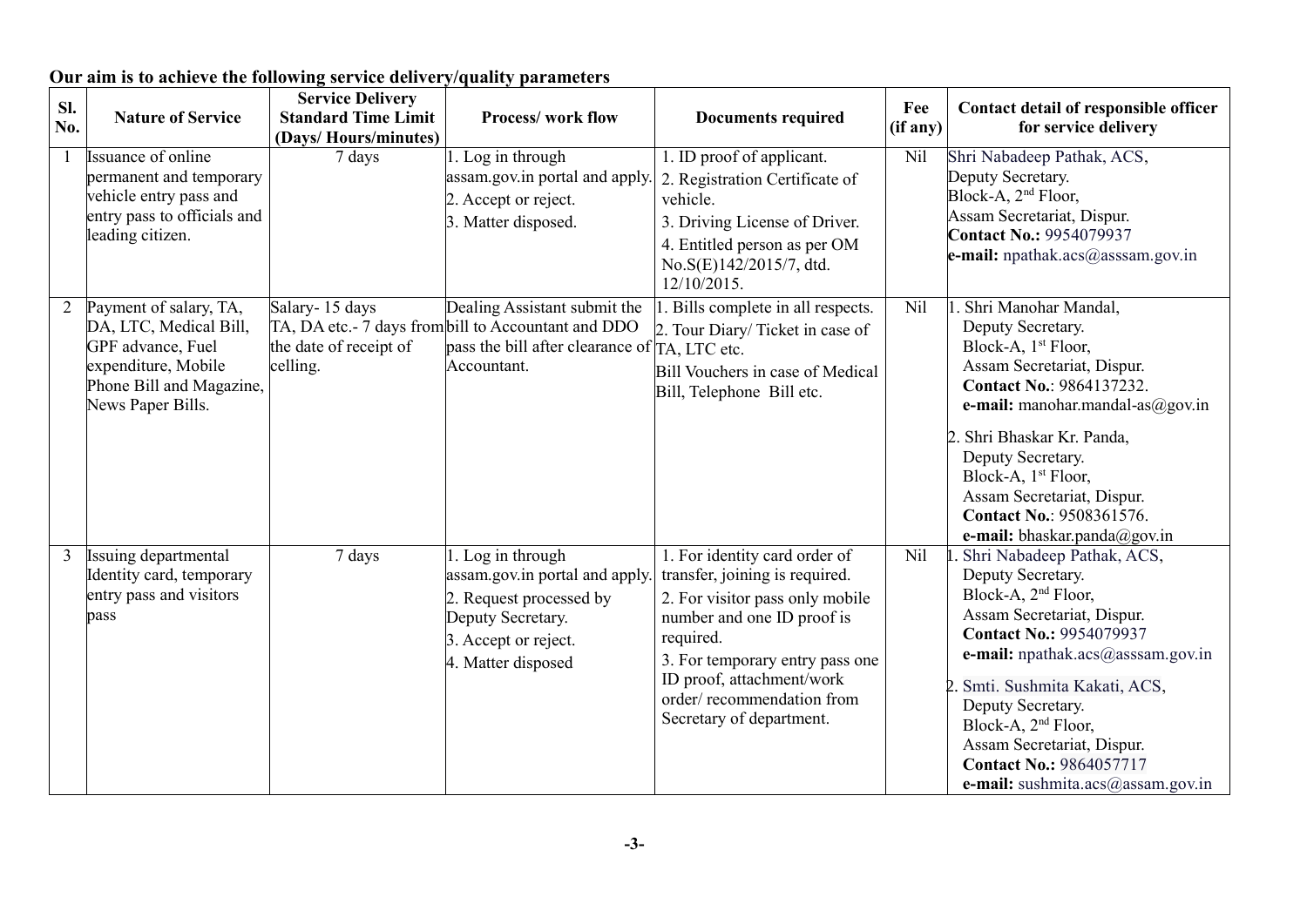| SI.            | <b>Nature of Service</b>            | <b>Service Delivery</b><br><b>Standard Time Limit</b> | <b>Process/work flow</b>                                                   | <b>Documents required</b> | Fee      | Contact detail of responsible officer                         |
|----------------|-------------------------------------|-------------------------------------------------------|----------------------------------------------------------------------------|---------------------------|----------|---------------------------------------------------------------|
| No.            |                                     | (Days/Hours/minutes)                                  |                                                                            |                           | (if any) | for service delivery                                          |
| $\overline{4}$ | Issuing office items to             | Same day/ 3 days in case                              | Requisition received online and items                                      | Copy of Requisition.      | Nil      | Shri Deba Prasad Misra, ACS                                   |
|                | department on demand.               | of non-availability of                                | issued on the basis of availability.                                       |                           |          | <b>Additional Secretary,</b>                                  |
|                |                                     | items.                                                |                                                                            |                           |          | Block-A, 2 <sup>nd</sup> Floor,                               |
|                |                                     |                                                       |                                                                            |                           |          | Assam Secretariat, Dispur.                                    |
|                |                                     |                                                       |                                                                            |                           |          | <b>Contact No.: 9435107379</b>                                |
|                |                                     |                                                       |                                                                            |                           |          | e-mail: dpmisra@aasc.gov.in                                   |
|                |                                     |                                                       |                                                                            |                           |          | 2. Smti. Sushmita Kakati, ACS,                                |
|                |                                     |                                                       |                                                                            |                           |          | Deputy Secretary.                                             |
|                |                                     |                                                       |                                                                            |                           |          | Block-A, 2 <sup>nd</sup> Floor,                               |
|                |                                     |                                                       |                                                                            |                           |          | Assam Secretariat, Dispur.                                    |
|                |                                     |                                                       |                                                                            |                           |          | <b>Contact No.: 9864057717</b>                                |
|                |                                     |                                                       |                                                                            |                           |          | e-mail: sushmita.acs@assam.gov.in                             |
| 5              | Providing supporting staff          | Same day                                              | Verbal/ written request, then as per                                       | N.A.                      | Nil      | Shri S.N. Das,                                                |
|                | to Ministers and Senior             |                                                       | entitlement staff is provided as per OM                                    |                           |          | Deputy Secretary.                                             |
|                | Officials on demand                 |                                                       | No.ABP.40/65/Pt/78, dtd. 06/07/1978                                        |                           |          | Block-A, Ground Floor,                                        |
|                |                                     |                                                       | & U/O No.S(E)66/96/42, dtd.                                                |                           |          | Assam Secretariat, Dispur.                                    |
|                |                                     |                                                       | 19/08/1996.                                                                |                           |          | <b>Contact No.: 7002269972</b>                                |
|                |                                     |                                                       |                                                                            |                           |          | e-mail: satyendranath.das@gov.in                              |
| 6              | Allocating office space to          | Same day                                              | Verbal/ written request, then space                                        | N.A.                      | Nil      | Smti. Sushmita Kakati, ACS,                                   |
|                | Ministers, Departments,<br>Officers |                                                       | alloted as per entitlement $\&$                                            |                           |          | Deputy Secretary.                                             |
|                |                                     |                                                       | convenience of Ministers/ departments<br>as per Manual of Office Procedure |                           |          | Block-A, 2 <sup>nd</sup> Floor,<br>Assam Secretariat, Dispur. |
|                |                                     |                                                       | Secretariat 1981.                                                          |                           |          | <b>Contact No.: 9864057717</b>                                |
|                |                                     |                                                       |                                                                            |                           |          | e-mail: sushmita.acs@assam.gov.in                             |
|                | Allotment of vehicle to             | Same day                                              | Verbal/ written request, then as per                                       | N.A.                      | Nil      | Shri Nabadeep Pathak, ACS,                                    |
|                | the Council of Ministers/           |                                                       | availability and entitlement vehicle is                                    |                           |          | Deputy Secretary.                                             |
|                | officials.                          |                                                       | issued as per Office Order                                                 |                           |          | Block-A, 2 <sup>nd</sup> Floor,                               |
|                |                                     |                                                       | No.S(E)19/2004/5, dtd. 21/07/2005.                                         |                           |          | Assam Secretariat, Dispur.                                    |
|                |                                     |                                                       |                                                                            |                           |          | <b>Contact No.: 9954079937</b>                                |
|                |                                     |                                                       |                                                                            |                           |          | <b>e-mail:</b> npathak.acs@asssam.gov.in                      |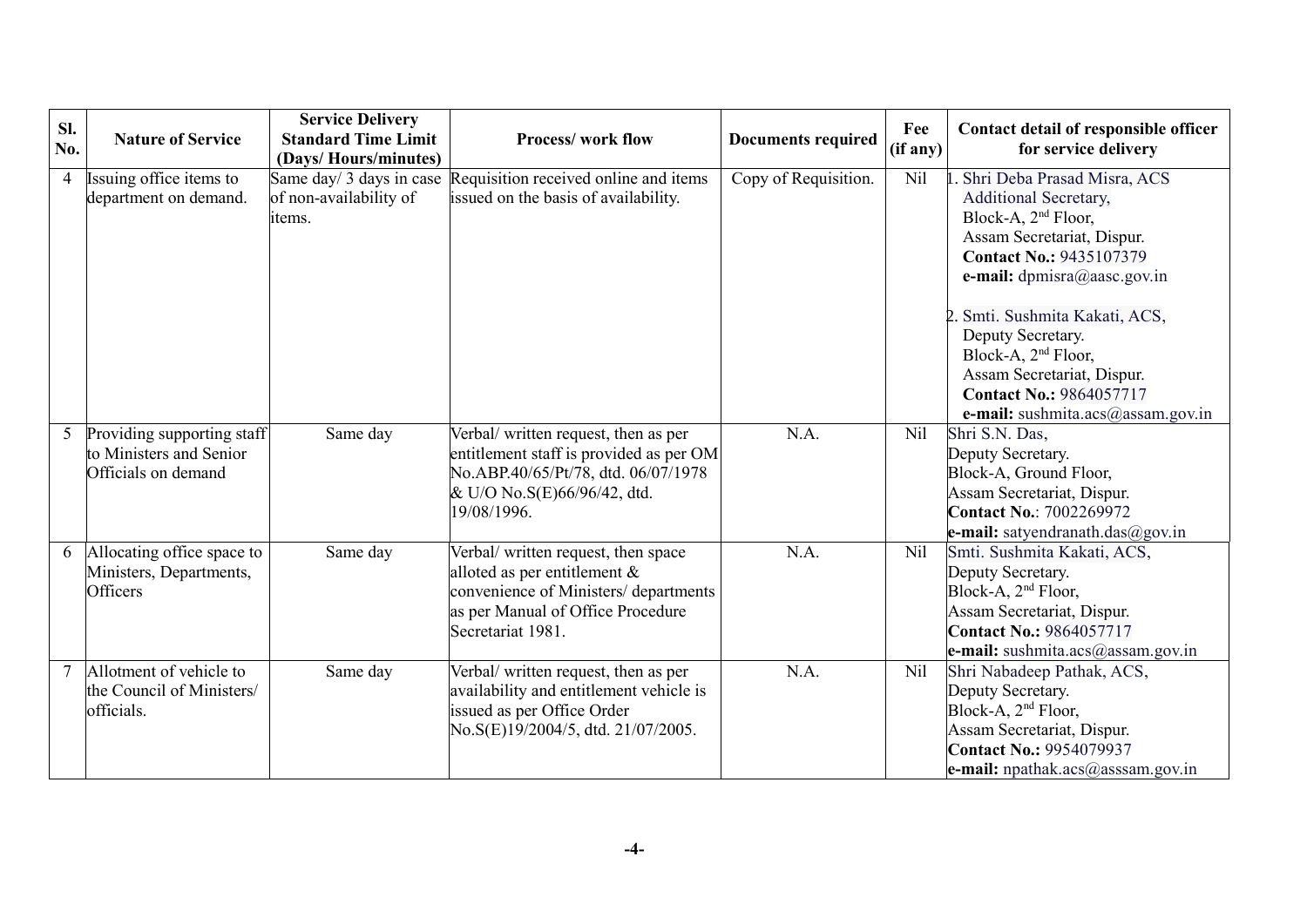| SI.<br>No. | <b>Nature of Service</b>                                                      | <b>Service Delivery</b><br><b>Standard Time Limit</b><br>(Days/Hours/minutes) | <b>Process/work flow</b>                                                                             | <b>Documents required</b>                                                                  | Fee<br>(if any) | Contact detail of responsible officer<br>for service delivery                                                                                                                                                                                                                                                                                                                                                                                                                                                                                 |
|------------|-------------------------------------------------------------------------------|-------------------------------------------------------------------------------|------------------------------------------------------------------------------------------------------|--------------------------------------------------------------------------------------------|-----------------|-----------------------------------------------------------------------------------------------------------------------------------------------------------------------------------------------------------------------------------------------------------------------------------------------------------------------------------------------------------------------------------------------------------------------------------------------------------------------------------------------------------------------------------------------|
| 8          | Payment to vendors for<br>invoices submitted<br>complete in all respect.      | 30 days                                                                       | 1. Examination of Invoices.<br>2. Processing of invoices.<br>3. Issuing sanction for<br>payments.    | Bills/ Invoices complete in<br>all respect.                                                | Nil             | Dr. M. Angamuthu, IAS,<br>Commissioner & Secretary,<br>CM Block, 3rd Floor,<br>Assam Secretariat, Dispur.<br><b>Contact No.: 0361-2237230</b><br>e-mail: angamuthuias@nic.in                                                                                                                                                                                                                                                                                                                                                                  |
| 9          | Sanction of leave                                                             | 7 days                                                                        | a) Application approved by<br>Additional Secretary, then<br>b) Sanctioned.                           | a) Application in proper<br>format<br>b) Leave admissibility<br>Report.                    | Nil             | Shri Nityananda Boro,<br>Deputy Secretary,<br>Block-A, 3rd Floor,<br>Assam Secretariat, Dispur.<br><b>Contact No.: 9365472520</b><br>e-mail: nityananda.boro@gov.in                                                                                                                                                                                                                                                                                                                                                                           |
| 10         | Issue of Administrative<br>approval in respect of<br>Directorate of Archives. | 30 days                                                                       | a) Estimates received from the<br>Directorate of Archives.<br>b) Approved by Principal<br>Secretary. | a) Budget Provision<br>b) Priority list                                                    | Nil             | Smti. Sushmita Kakati, ACS,<br>Deputy Secretary.<br>Block-A, 2 <sup>nd</sup> Floor,<br>Assam Secretariat, Dispur.<br><b>Contact No.: 9864057717</b><br>e-mail: sushmita.acs@assam.gov.in                                                                                                                                                                                                                                                                                                                                                      |
| 11         | Issue of Financial<br>Sanction                                                | 30 days                                                                       | After administrative approval<br>Financial sanction is issued.                                       | <b>Budget Provision.</b><br>2. Copy of Administrative<br>Approval<br>3. Plan and Estimate. | Nil             | 1. Shri S.N. Das,<br>Deputy Secretary.<br>Block-A, Ground Floor,<br>Assam Secretariat, Dispur.<br><b>Contact No.: 7002269972</b><br>e-mail: satyendranath.das@gov.in<br>2. Smti. Sushmita Kakati, ACS,<br>Deputy Secretary.<br>Block-A, 2 <sup>nd</sup> Floor,<br>Assam Secretariat, Dispur.<br><b>Contact No.: 9864057717</b><br>e-mail: sushmita.acs@assam.gov.in<br>3. Shri Nityananda Boro,<br>Deputy Secretary,<br>Block-A, 3rd Floor,<br>Assam Secretariat, Dispur.<br><b>Contact No.: 9365472520</b><br>e-mail: nityananda.boro@gov.in |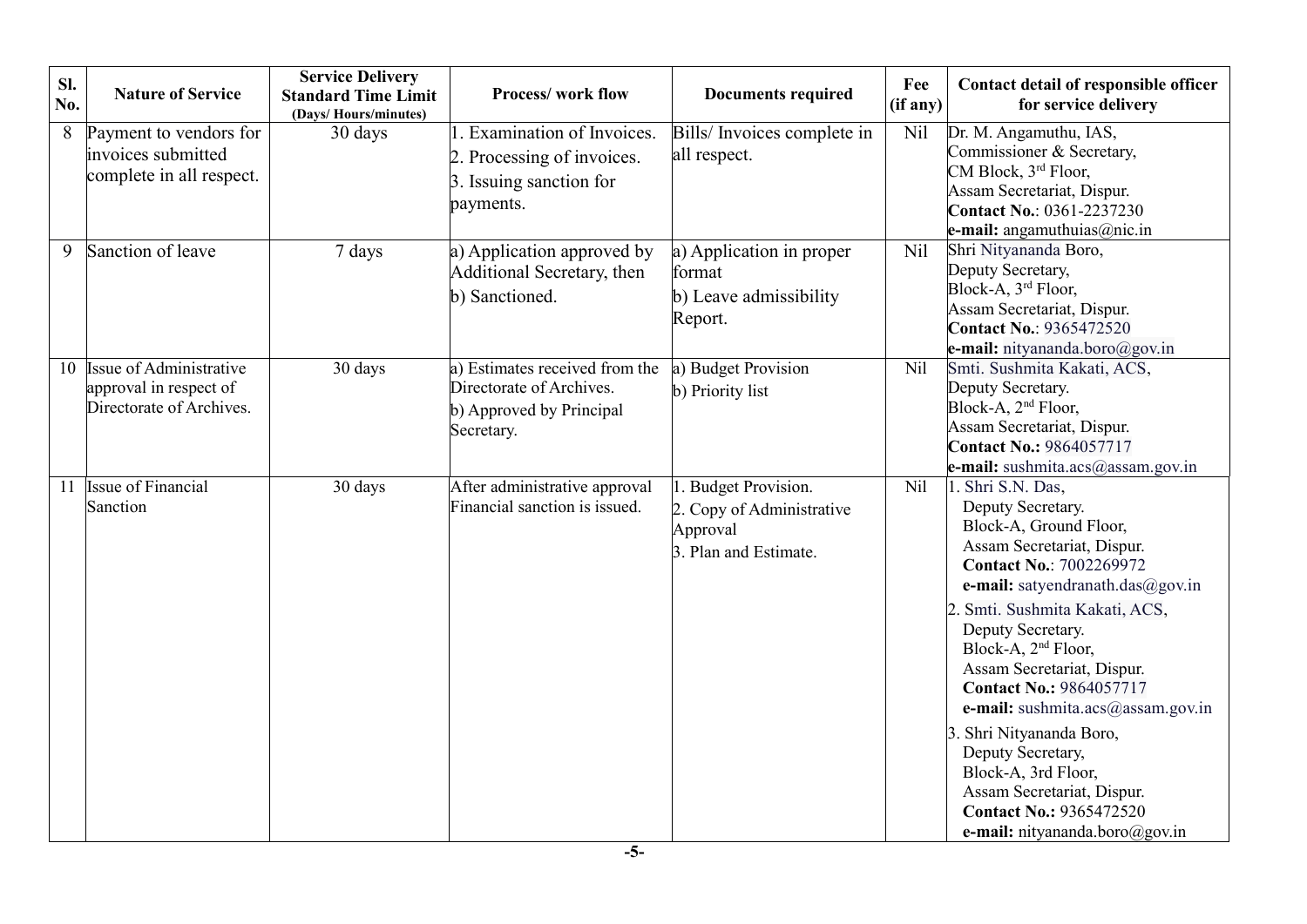| Sl.<br>No. | <b>Nature of Service</b>                          | <b>Service Delivery</b><br><b>Standard Time Limit</b><br>(Days/Hours/minutes) | <b>Process/work flow</b>                                                                                                                                                          | <b>Documents required</b>                                                         | Fee<br>(if any) | Contact detail of responsible officer<br>for service delivery                                                                                                                                       |
|------------|---------------------------------------------------|-------------------------------------------------------------------------------|-----------------------------------------------------------------------------------------------------------------------------------------------------------------------------------|-----------------------------------------------------------------------------------|-----------------|-----------------------------------------------------------------------------------------------------------------------------------------------------------------------------------------------------|
| 12         | Issue of FOC                                      | 30 days                                                                       | After administrative approval<br>FOC is issued.                                                                                                                                   | . Copy of Financial Sanction.<br>2. Finance Clearance.                            | Nil             | Dr. M. Angamuthu, IAS,<br>Commissioner & Secretary,<br>CM Block, 3 <sup>rd</sup> Floor,<br>Assam Secretariat, Dispur.<br><b>Contact No.: 0361-2237230</b><br><b>e-mail:</b> angamuthuias $@$ nic.in |
| 13         | Sanction of GPF Advance                           | 30 days                                                                       | After approval of Secretary<br>GPF advance is sanctioned.                                                                                                                         | 1. Formal Application<br>2. GPF statement.                                        | Nil             | Shri Nityananda Boro,<br>Deputy Secretary,<br>Block-A, 3 <sup>rd</sup> Floor,<br>Assam Secretariat, Dispur.<br><b>Contact No.: 9365472520</b><br>e-mail: nityananda.boro@gov.in                     |
| 14         | Issuing appointment letter                        | 6 Months                                                                      | . Merit list is prepared on the<br>basis of written examination.<br>2. After proper verification and<br>receipt of medical report<br>Appointment letter issued as<br>per vacancy. | Selection committee list.<br>2. Police verification report.<br>3. Medical report. | Nil             | Shri S.N. Das,<br>Deputy Secretary.<br>Block-A, Ground Floor,<br>Assam Secretariat, Dispur.<br><b>Contact No.: 7002269972</b><br>e-mail: satyendranath.das@gov.in                                   |
|            | 15 Issuing Promotion<br>Order.                    | 30 days                                                                       | . Constitute Departmental<br>Promotion committee.<br>2. Examination of ACRs.<br>3. Tenure of service<br>4. Issue Promotion Order as<br>per post vacancy.                          | Selection committee list.<br>2. ACRs.                                             | N <sub>il</sub> | Shri S.N. Das,<br>Deputy Secretary.<br>Block-A, Ground Floor,<br>Assam Secretariat, Dispur.<br><b>Contact No.: 7002269972</b><br>e-mail: satyendranath.das@gov.in                                   |
|            | 16 Sending Pension Papers<br>for retired persons. | 30 days                                                                       | Pension papers forwarded to<br>AG Office.                                                                                                                                         | Duly filled up Pension<br>Paper Form.                                             | N <sub>il</sub> | Shri Nityananda Boro,<br>Deputy Secretary,<br>Block-A, 3rd Floor,<br>Assam Secretariat, Dispur.<br><b>Contact No.: 9365472520</b><br>e-mail: nityananda.boro@gov.in                                 |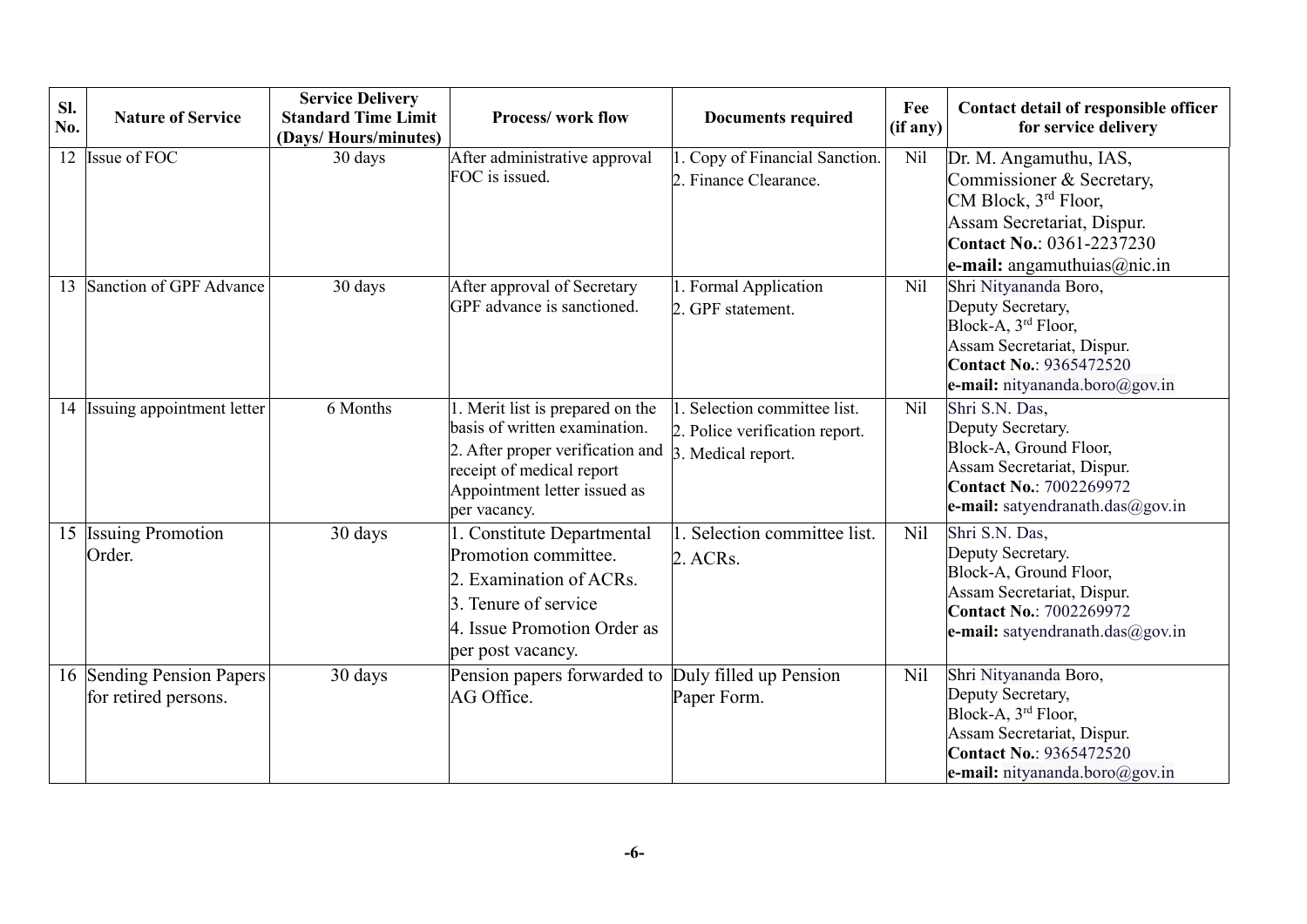| SI.<br>No. | <b>Nature of Service</b>                                                    | <b>Service Delivery</b><br><b>Standard Time Limit</b><br>(Davs/Hours/minutes) | <b>Process/work flow</b>                                                                                                                                   | <b>Documents required</b>                                             | Fee<br>(if any)                                              | Contact detail of responsible officer<br>for service delivery                                                                                                                                                                                                                                                                                                                           |
|------------|-----------------------------------------------------------------------------|-------------------------------------------------------------------------------|------------------------------------------------------------------------------------------------------------------------------------------------------------|-----------------------------------------------------------------------|--------------------------------------------------------------|-----------------------------------------------------------------------------------------------------------------------------------------------------------------------------------------------------------------------------------------------------------------------------------------------------------------------------------------------------------------------------------------|
| 17         | Uploading of Acts/<br>Rules/OM/Circulars                                    | 10 days                                                                       | Upon amendment of any Act/Concerned Acts/<br>Rule and issue of OM/<br>Circular it is uploaded.                                                             | Rules/OM/Circulars                                                    | Nil                                                          | Smti. Sushmita Kakati, ACS,<br>Deputy Secretary.<br>Block-A, 2 <sup>nd</sup> Floor,<br>Assam Secretariat, Dispur.<br><b>Contact No.: 9864057717</b><br>e-mail: sushmita.acs@assam.gov.in                                                                                                                                                                                                |
|            | 18 Updating of Website                                                      | 7 days                                                                        | Upon receiving of Govt.<br>Notification/ Order etc. from and staff of<br>concerned branch it is<br>Updated on website.                                     | Database of officials<br>Secretariat<br>Administration<br>Department. | Nil                                                          | . Shri Deba Prasad Misra, ACS<br>Additional Secretary,<br>Block-A, 2 <sup>nd</sup> Floor,<br>Assam Secretariat, Dispur.<br><b>Contact No.: 9435107379</b><br>e-mail: dpmisra@aasc.gov.in<br>2. Smti. Sushmita Kakati, ACS,<br>Deputy Secretary.<br>Block-A, 2 <sup>nd</sup> Floor,<br>Assam Secretariat, Dispur.<br><b>Contact No.: 9864057717</b><br>e-mail: sushmita.acs@assam.gov.in |
| 19         | Issuing Order for<br>inclusion of additional<br>services under RTPS<br>Act. | 6 Months                                                                      | 1. Identification of service to be<br>included under RTPS Act.<br>2. Proposal made and<br>forwarded to Administrative<br>Reforms & Training<br>Department. | Nil                                                                   | Nil                                                          | Dr. M. Angamuthu, IAS, Commissioner<br>& Secretary,<br>CM Block, 3rd Floor,<br>Assam Secretariat, Dispur.<br><b>Contact No.: 0361-2237230</b><br>e-mail: angamuthuias@nic.in                                                                                                                                                                                                            |
|            | 20 Issuing information<br>under RTI Act.                                    | 30 days                                                                       | Available Information is<br>provided.                                                                                                                      | Application                                                           | fee: $Rs.10/-$<br>2. Further fee:<br>$Rs.2/-$ @ per<br>page. | 1. Application 1. Shri S.N. Das,<br>Deputy Secretary.<br>Block-A, Ground Floor,<br>Assam Secretariat, Dispur.<br><b>Contact No.: 7002269972</b><br>e-mail: satyendranath.das@gov.in<br>2. Shri Nityananda Boro,<br>Deputy Secretary,<br>Block-A, 3rd Floor,<br>Assam Secretariat, Dispur.<br><b>Contact No.: 9365472520</b><br>e-mail: nityananda.boro@gov.in                           |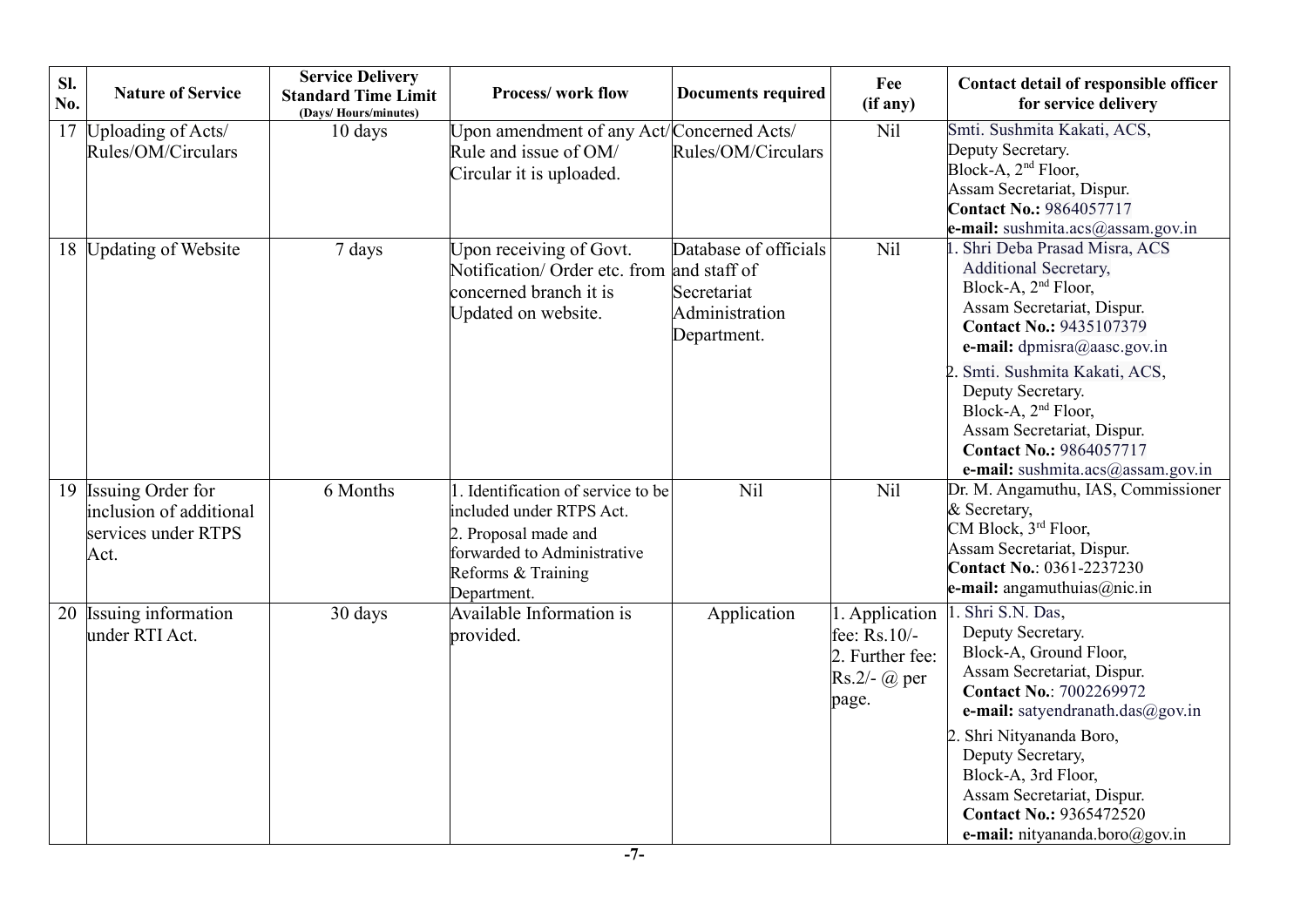**Details of grievance redressal mechanism: Grievances may be lodged online at website www.assam.gov.in**

| Sl.<br>No.     | <b>Nature of Service</b>                                                                                                                   | Grievance redressal<br>mechanism                                                                                                                          | Grievance<br>redressal<br>timing | <b>Responsible Officer (RO) with</b><br>Address, Phone Number & e-<br>mail ID                                                                                                                                                                                                                                                                                            | In case of no response from<br><b>RO-I</b> then contact (RO-II)                                                                                                                              |
|----------------|--------------------------------------------------------------------------------------------------------------------------------------------|-----------------------------------------------------------------------------------------------------------------------------------------------------------|----------------------------------|--------------------------------------------------------------------------------------------------------------------------------------------------------------------------------------------------------------------------------------------------------------------------------------------------------------------------------------------------------------------------|----------------------------------------------------------------------------------------------------------------------------------------------------------------------------------------------|
| $\mathbf{1}$   | Issuance of online car pass and<br>entry pass to officials and non-<br>officials.                                                          | User can give feedback/<br>complain using appropriate<br>link given in Secretariat e-<br>pass system or can write on<br>plain paper/e-mail to the<br>R.O. | 30 days                          | Shri Nabadeep Pathak, ACS,<br>Deputy Secretary.<br>Block-A, $2nd$ Floor,<br>Assam Secretariat, Dispur.<br>M. No.: 9954079937<br>e-mail: npathak.acs@asssam.gov.in                                                                                                                                                                                                        | Dr. M. Angamuthu, IAS,<br>Commissioner & Secretary,<br>CM Block, 3 <sup>rd</sup> Floor,<br>Assam Secretariat, Dispur.<br><b>Contact No.: 0361-2237230</b><br>e-mail: angamuthuias@nic.in     |
| $\overline{2}$ | Payment of salary, TA, DA,<br>LTC, Medical Bill, GPF<br>advance, Fuel expenditure,<br>Mobile Phone Bill and<br>Magazine, News Paper Bills. | Grievances may be written<br>on plain paper & submitted<br>to R.O.                                                                                        | 10 days                          | 1. Shri Manohar Mandal,<br>Deputy Secretary.<br>Block-A, 1 <sup>st</sup> Floor,<br>Assam Secretariat, Dispur.<br><b>Contact No.: 9864137232.</b><br>e-mail: manohar.mandal-as $@g$ ov.in<br>2. Shri Bhaskar Kr. Panda,<br>Deputy Secretary.<br>Block-A, 1 <sup>st</sup> Floor,<br>Assam Secretariat, Dispur.<br>Contact No.: 9508361576.<br>e-mail: bhaskar.panda@gov.in | Dr. M. Angamuthu, IAS,<br>Commissioner & Secretary,<br>CM Block, 3 <sup>rd</sup> Floor,<br>Assam Secretariat, Dispur.<br><b>Contact No.: 0361-2237230</b><br>e-mail: angamuthuias@nic.in     |
| $\overline{3}$ | Issuing departmental identity<br>card, temporary entry pass and<br>visitors pass.                                                          | User can give feedback/<br>complain using appropriate<br>link in Secretariat e-pass<br>system or can write on plain<br>paper/e-mail to the R.O.           | 30 days                          | Shri Nabadeep Pathak, ACS,<br>Deputy Secretary.<br>Block-A, 2 <sup>nd</sup> Floor,<br>Assam Secretariat, Dispur.<br>M. No.: 9954079937<br>e-mail: npathak.acs@asssam.gov.in                                                                                                                                                                                              | Dr. M. Angamuthu, IAS,<br>Commissioner & Secretary,<br>CM Block, 3 <sup>rd</sup> Floor,<br>Assam Secretariat, Dispur.<br><b>Contact No.: 0361-2237230</b><br>e-mail: angamuthuias $@$ nic.in |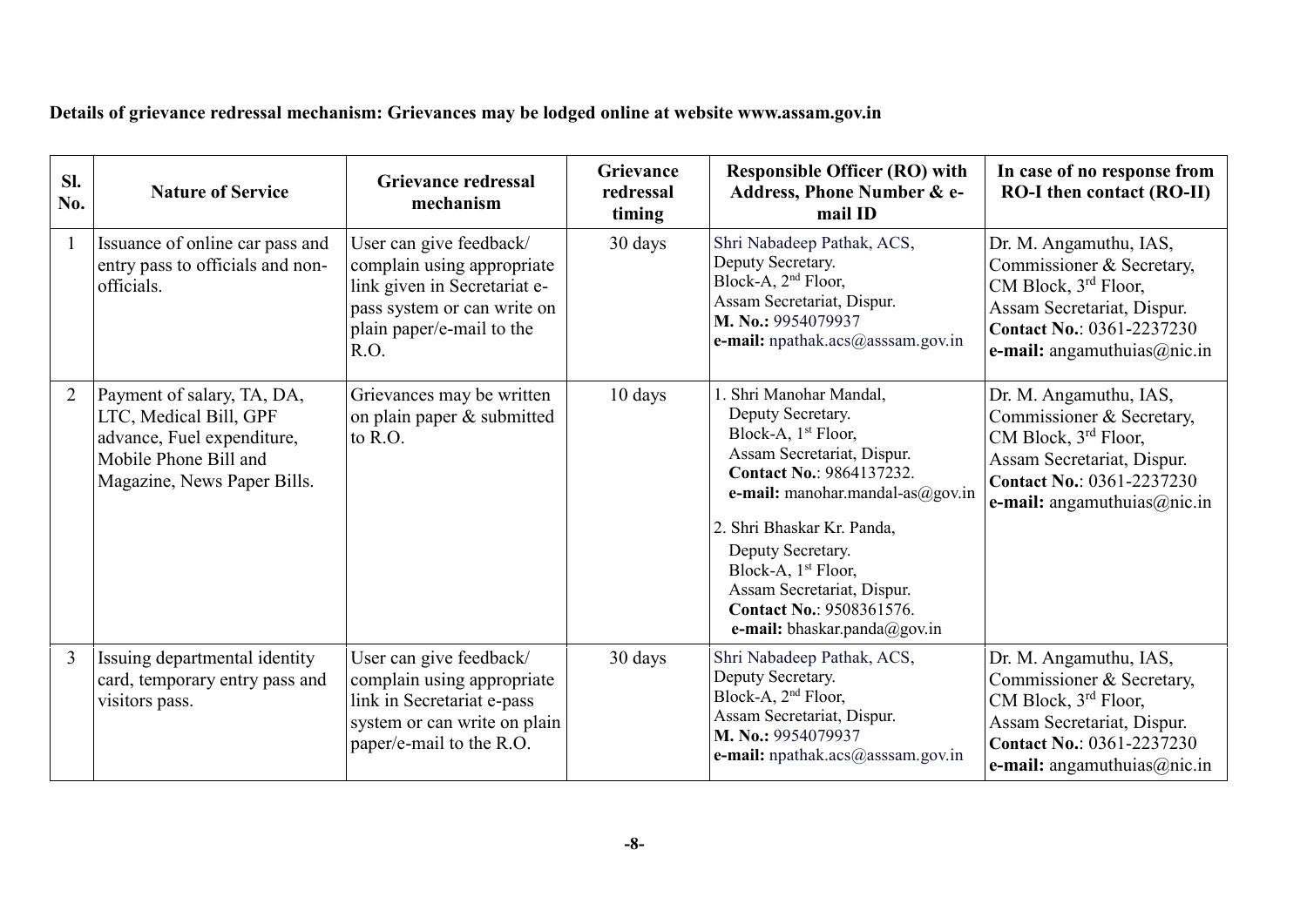| Sl.<br>No.     | <b>Nature of Service</b>                                                      | <b>Grievance redressal</b><br>mechanism                              | Grievance<br>redressal<br>timing | <b>Responsible Officer (RO) with</b><br>Address, Phone Number & e-mail ID                                                                                                                                                                                                                                                                                                                       | In case of no response from<br><b>RO-I then contact (RO-II)</b>                                                                                                                          |
|----------------|-------------------------------------------------------------------------------|----------------------------------------------------------------------|----------------------------------|-------------------------------------------------------------------------------------------------------------------------------------------------------------------------------------------------------------------------------------------------------------------------------------------------------------------------------------------------------------------------------------------------|------------------------------------------------------------------------------------------------------------------------------------------------------------------------------------------|
| $\overline{4}$ | Issuing office items to department<br>on demand.                              | Grievances may be written on<br>plain paper & submitted to<br>R.O.   | 30 days                          | 1. Shri Deba Prasad Misra, ACS<br><b>Additional Secretary,</b><br>Block-A, 2 <sup>nd</sup> Floor,<br>Assam Secretariat, Dispur.<br><b>Contact No.: 9435107379</b><br>e-mail: dpmisra@aasc.gov.in<br>2. Smti. Sushmita Kakati, ACS,<br>Deputy Secretary.<br>Block-A, 2 <sup>nd</sup> Floor,<br>Assam Secretariat, Dispur.<br><b>Contact No.: 9864057717</b><br>e-mail: sushmita.acs@assam.gov.in | Dr. M. Angamuthu, IAS,<br>Commissioner & Secretary,<br>CM Block, 3 <sup>rd</sup> Floor,<br>Assam Secretariat, Dispur.<br><b>Contact No.: 0361-2237230</b><br>e-mail: angamuthuias@nic.in |
| 5              | Providing supporting staff to<br>Ministers and Senior Officials on<br>demand. | Grievances may be written on<br>plain paper & submitted to<br>R.O.   | 30 days                          | Shri S.N. Das,<br>Deputy Secretary.<br>Block-A, Ground Floor,<br>Assam Secretariat, Dispur.<br><b>Contact No.: 7002269972</b><br>e-mail: satyendranath.das@gov.in                                                                                                                                                                                                                               | Dr. M. Angamuthu, IAS,<br>Commissioner & Secretary,<br>CM Block, 3 <sup>rd</sup> Floor,<br>Assam Secretariat, Dispur.<br><b>Contact No.: 0361-2237230</b><br>e-mail: angamuthuias@nic.in |
| 6              | Allocating office space to<br>Ministers, Departments, Officers.               | Grievances may be written on<br>plain paper & submitted to<br>R.O.   | 10 days                          | Smti. Sushmita Kakati, ACS,<br>Deputy Secretary.<br>Block-A, 2 <sup>nd</sup> Floor,<br>Assam Secretariat, Dispur.<br>M. No.: 9864057717<br>e-mail: sushmita.acs@assam.gov.in                                                                                                                                                                                                                    | Dr. M. Angamuthu, IAS,<br>Commissioner & Secretary,<br>CM Block, 3rd Floor,<br>Assam Secretariat, Dispur.<br><b>Contact No.: 0361-2237230</b><br>e-mail: angamuthuias@nic.in             |
| $\overline{7}$ | <b>Complaint Redressal System</b>                                             | Complaints may be written on<br>plain paper $&$ submitted to<br>R.O. | 30 days                          | Shri S.N. Das,<br>Deputy Secretary.<br>Block-A, Ground Floor,<br>Assam Secretariat, Dispur.<br><b>Contact No.: 7002269972</b><br>e-mail: satyendranath.das@gov.in                                                                                                                                                                                                                               | Dr. M. Angamuthu, IAS,<br>Commissioner & Secretary,<br>CM Block, 3rd Floor,<br>Assam Secretariat, Dispur.<br><b>Contact No.: 0361-2237230</b><br>e-mail: angamuthuias@nic.in             |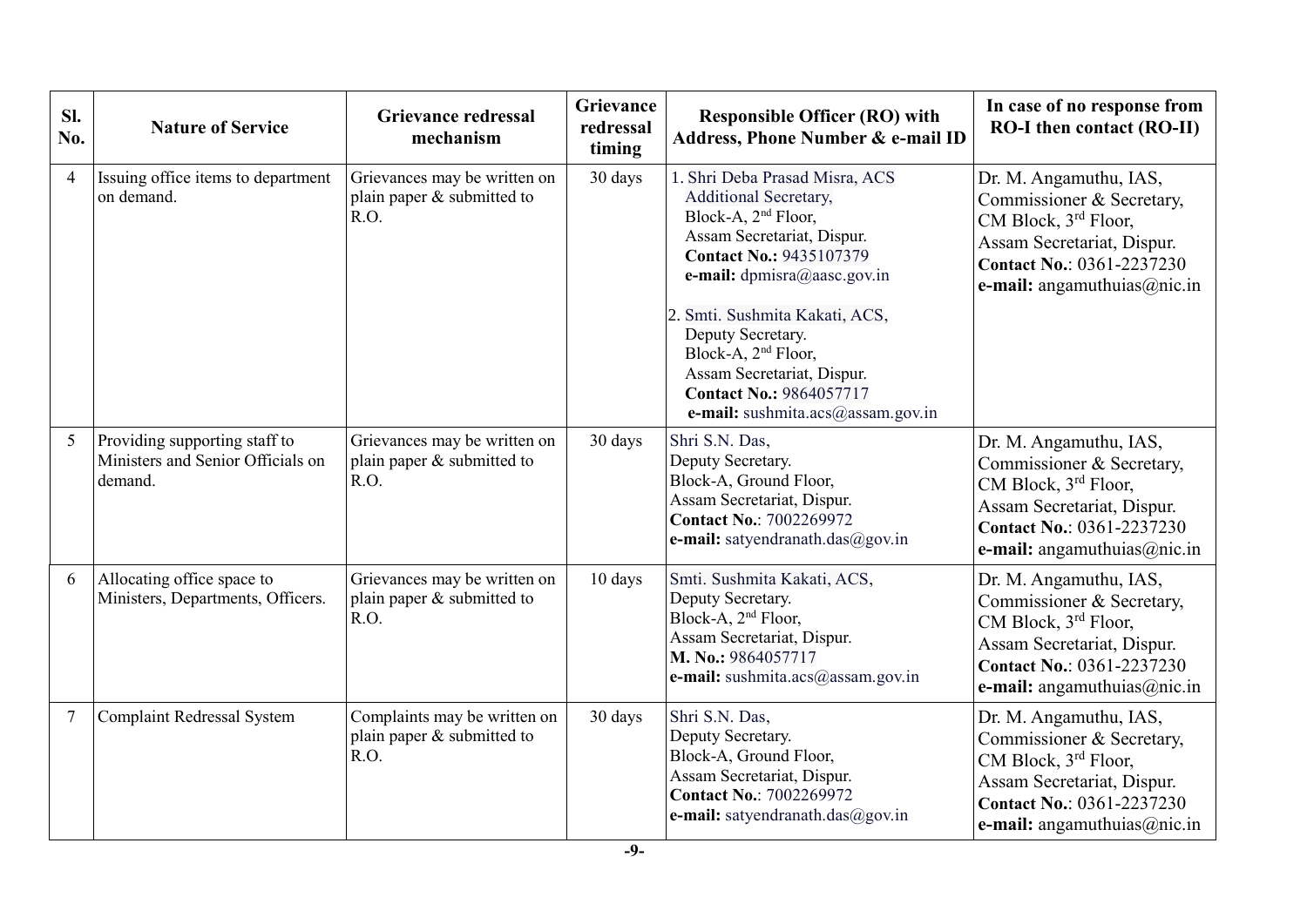# **Expectation from clients:**

- Application/ proposals are to be submitted in the formats prescribed.
- Relevant document/ enclosures to be submitted with the application.
- Time lines stipulated if any for completion of formalities for the services delivery are to be adhered to.
- Any query on the programme, scheme or activity of the department should be specific.

### **For information outside Office hours, please contact:**

Name and Designation of the contact person:

| Name and Designation of the | <b>Address for</b>        | Telephone / Fax/e-mail                                                                                  |
|-----------------------------|---------------------------|---------------------------------------------------------------------------------------------------------|
| officer                     | correspondence            |                                                                                                         |
| Smti. Sushmita Kakati, ACS, | $Block-A$ , $2nd Floor$ , | <b>Contact No.: 9864057717</b>                                                                          |
|                             |                           | Deputy Secretary to the Govt. of Assam Secretariat, Dispur $ e\text{-mail:}$ sushmita.acs @assam.gov.in |
| Assam                       |                           |                                                                                                         |

#### **Evaluation, review & feedback:**

Regular evaluation is necessary to improve the standards of the service provided by the organization. It also builds confidence among the stakeholders regarding the quality of service and assists in building standards for service performance. The results of the evaluation if widely publicized will enable process review and re-engineering of bottlenecks in respect of service delivery. Evaluation can be made more effective through computerization and online access of information for top management and a provision of rewarding employees who render exceptional service quality.

Internal Evaluation:

Some of the measures of internal evaluation should be as follows:

- The core group formed for the evaluation purpose should monitor organization's performance vis-a-vis commitments made in the charter on a regular basis (once every months) and keep the relevant Branch Officer informed in case of any issues.
- Published data related to performance of the organization with regard to commitments made in the Citizen's charter in the annual report and share it with stakeholders through appropriate media.
- Evaluate data received from stakeholder questionnaries and list out services requiring further improvement.

### External Evaluation:

The external evaluation validates internal evaluation and improves transparency. It can even make known customer expectations and assist in fixing of correct user charges and willingness to pay.

- This evaluation should be done through assessment of level of satisfaction among stakeholders and the findings should be shared in the meeting at least once a year.
- The satisfaction survey can be done by an external agency or by directly disturbing questionnaires to a random sample of various stakeholders. The survey should be done on a regular basis.